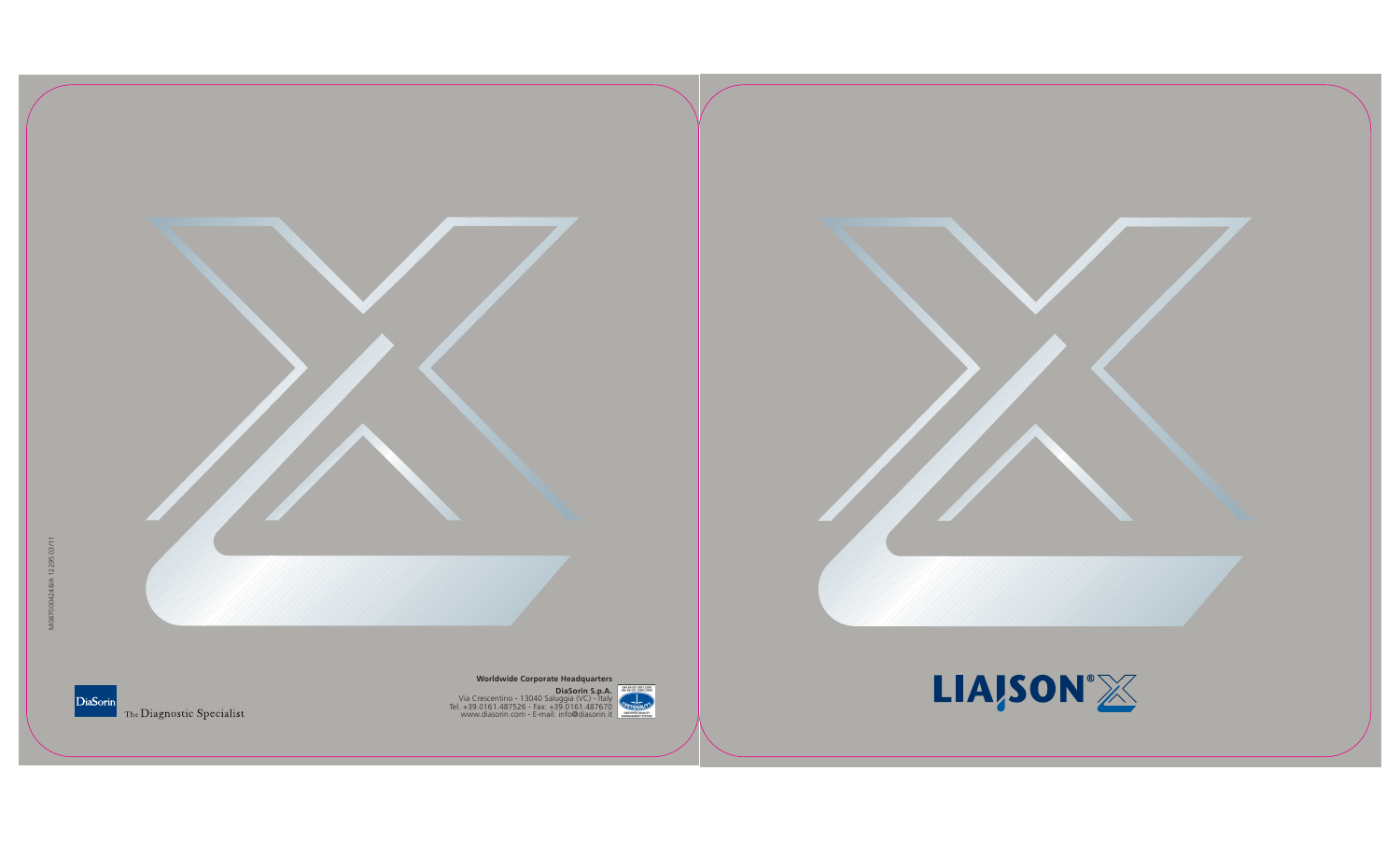## *XLight*

*All in one system: small footprint enables easy installation and avoids laboratory reconfiguration.*

## *XLerate*

*Improved performance: higher throughput than LIAISON®, long walk-away time and improved instrument reliability.*

## *XLellence*

*Safety quality, compatibility with LIAISON®. Continuous monitoring of all critical assay steps and liquid detection by pressure sensor.*

## *XLarge*

*Higher number of reagents on board and new tests available.*

## *XLogic*

*Remote assistance, LIS ready and open for future LAS connection.*







### *Long Walk-away Time*

X *Higher Throughput capacity.*

*System gives the user upfront estimation of the consumable volumes on board and allows the user to increase the consumable volumes before starting. The disposable reaction cuvettes and sample tips, the liquid and reagents are in continuous loading and the operator can load and unload reagents in any moment.*

## *New architecture, New Graphics Approach*

*A complete and user-friendly software offers a real two-way communication. Highly secure traceability of all processes, status of reagents and consumables as well as all the information useful to monitor work and achieve higher effectiveness. Test profile organization, Rerun and Reflex test rules based on operator's input.*

*The throughput is optimized splitting the pipetting phases of Reagents and Samples into different cycles. The washer and measure chambers have double*

*The incubator may host up to 80 cuvettes. The throughput is optimized for single-step assays, keeping it as high*

*as possible.*

*Throughput of the LIAISON® XL ranges from 50 to 90% more than that of LIAISON®, with most 2-step assays working at maximum throughput.*

*Consistent throughput up to 180 tests per hour depending on test profile*

*required.*

### *ENHANCE YOUR LABORATORY EFFICIENCY, IMPROVED CAPACITY AND WORKFLOW*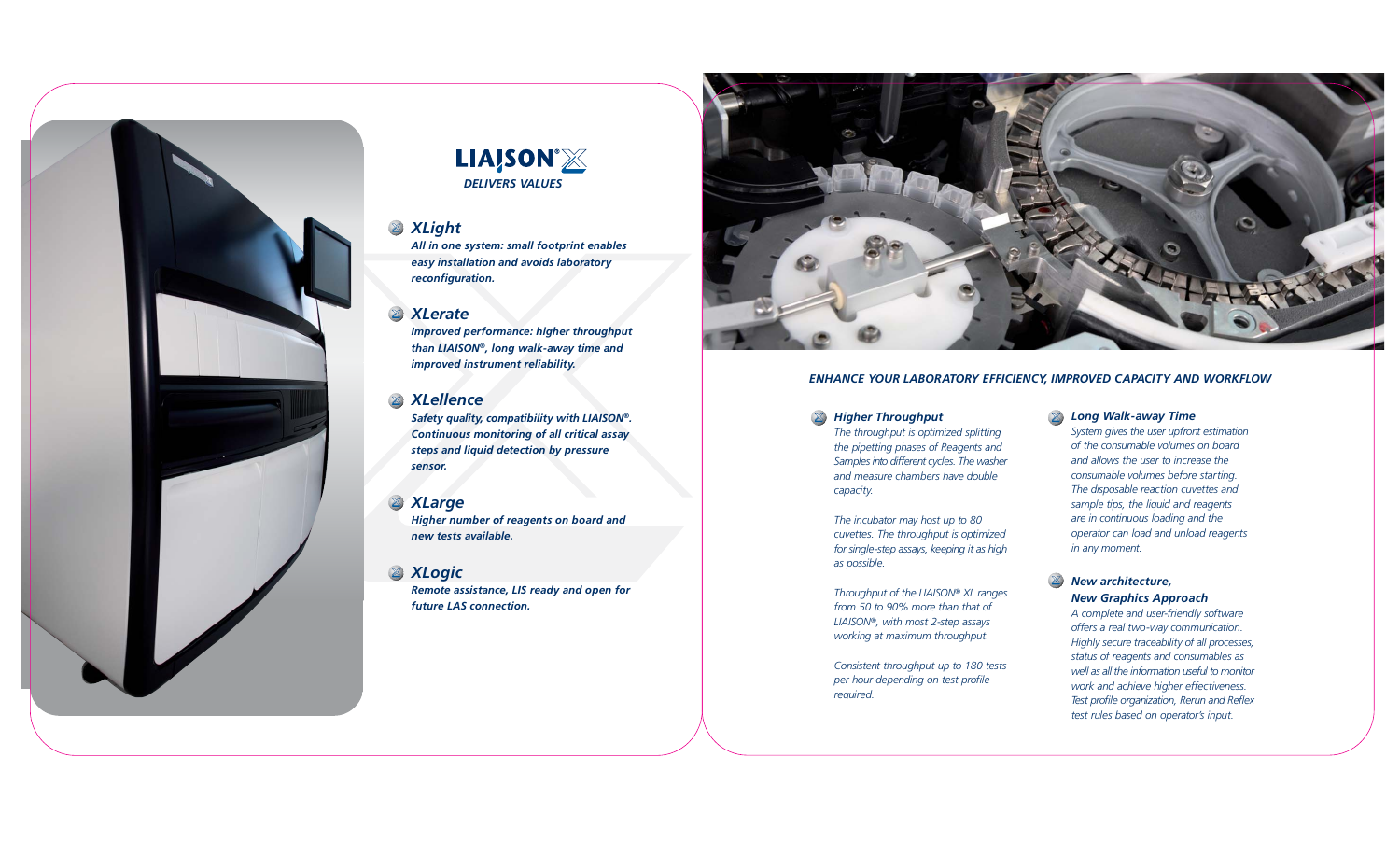## *Consumable loading*

*Disposable Sample Tips and reaction Cuvettes in continuous loading.*

## *Sample Area*

*Up to 10 racks with 12 positions each in continuous loading. Sample rack may be removed as soon as sampling is completed. Barcode identification recognizes the assay required, but manual input is also allowed. Different tube sizes are allowed.*

### *Starter reagents*

*In continuous loading. LIAISON® XL recognizes position and lot number of each starter bottle and upon exhaustion of a starter bottle, it switches automatically to the next inserted bottle. All the information is updated automatically during the process.*

### *Cabinet Area*

*System liquid tanks in continuous loading. Solid and liquid waste allows continuous unloading.*

## *Touch Screen Monitor with Integrated Keyboard*

*Easy-to-use software, the communication between operator and instrument requires neither keyboard nor mouse. Our Online help ensures that the user always gets clear explanations to each action which can be acquired at the touch of a button.*

## *Reagent Area*

*Continuous loading for all Integral reagents. Quick release features allow the operator to replace reagents as soon as they are exhausted.*

## *Table*

*Under the reagent area to place tiny items on the table for instant aid to the user (maximum weight capacity of table is 2,5 kg).*

# *LIAISON® XL: COMPACT AND EFFICIENT DESIGN*

**FIIIIIIII** 

EEFF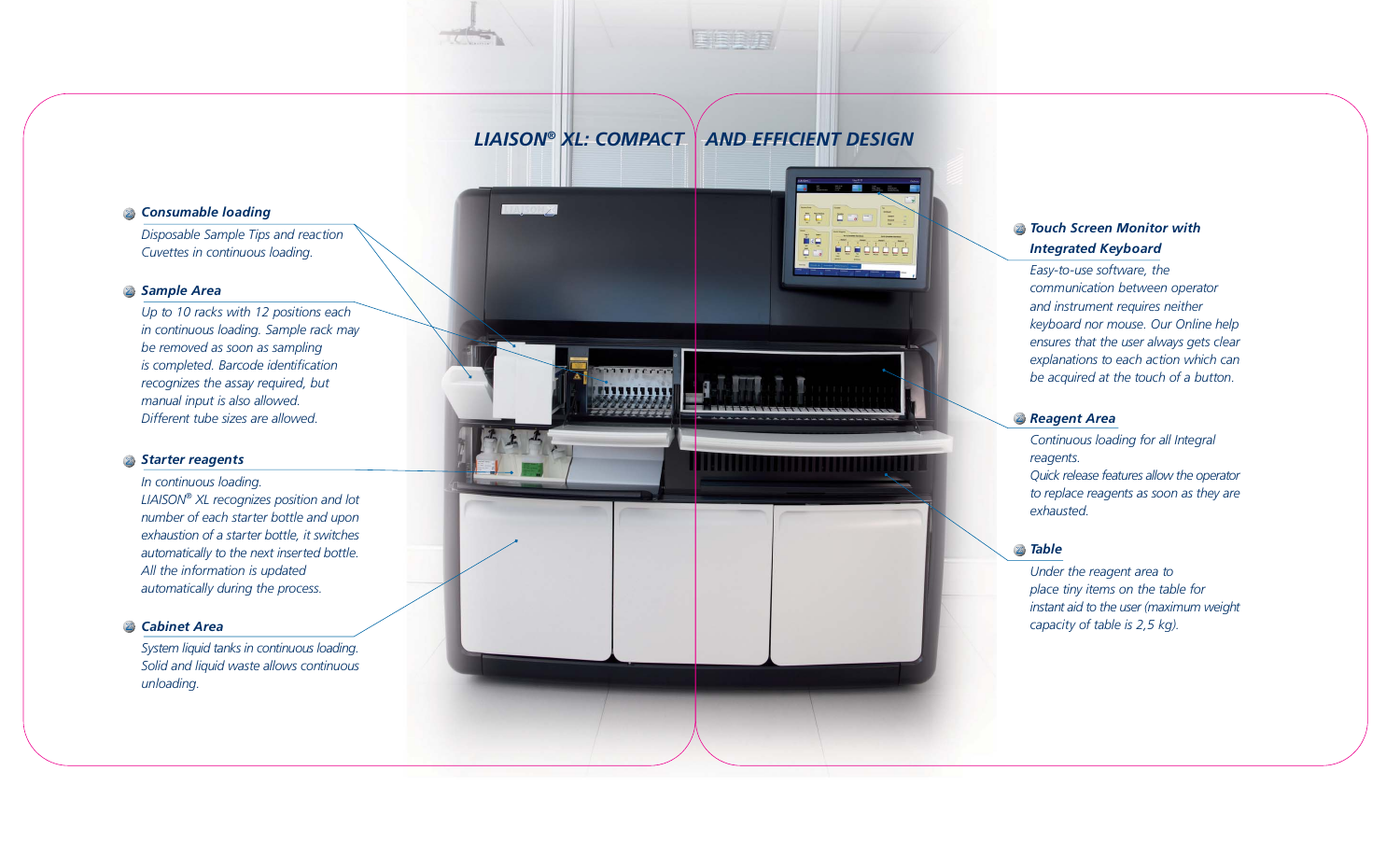*The novel technical solutions and components enhance the system reliability.*

### *LIAISON® XL has the following features to help maximize quality*

- *Disposable pipette tips that prevent sample carryover*
- *Clot detection*
- *Aspiration/Dispensing verification*
- *Automated reflex testing and auto-rerun to ensure accuracy of results.*

*Single-cavity reaction cuvettes can be loaded at any time, with any orientation; cuvettes are automatically loaded and sorted into the instrument from the cuvette reservoir.*

#### *Maintenance*

*No daily maintenance is required.*

*The LIAISON® XL informs the user when maintenance is due and monitors the scheduled needs automatically. If the user chooses to complete maintenance at a later time, the system allows continuation of work and traces that maintenance has not yet been completed.*

#### *Service Remote Access*

*Direct access from our central Service center to LIAISON® XL system allows customers to obtain the fastest solution possible in the event of required assistance.*

#### *Sample Loading*

*Up 120 tubes in continuous loading optimize the workflow. The operator can define an automatic dilution process through a flexible assay protocol.*





### *INNOVATION TO MEET YOUR NEEDS*

#### *Reliable performance*  $\mathbb{X}$

## *LIAISON® XL is compatible with the reagents and formats of the menu of products currently available for LIAISON® analyzer.*

*Proven Quality LIAISON®.*

*All components are ready to use in one integral. LIAISON® XL utilizes chemiluminescence technology with magnetic microparticles (MP), the same proven quality technology used for*

*High Reagent Capacity and Complete Traceability 25 reagent positions allow preparation of larger reagent volumes for medium-to large-capacity customers. Different reagent Integrals or multiples of the same assay can be loaded simultaneously. Upon exhaustion of one Integral, the instrument switches automatically to the next inserted reagents. LIAISON® XL recognizes position, expiration date and lot number of reagents loaded. All the information is updated automatically during the process.*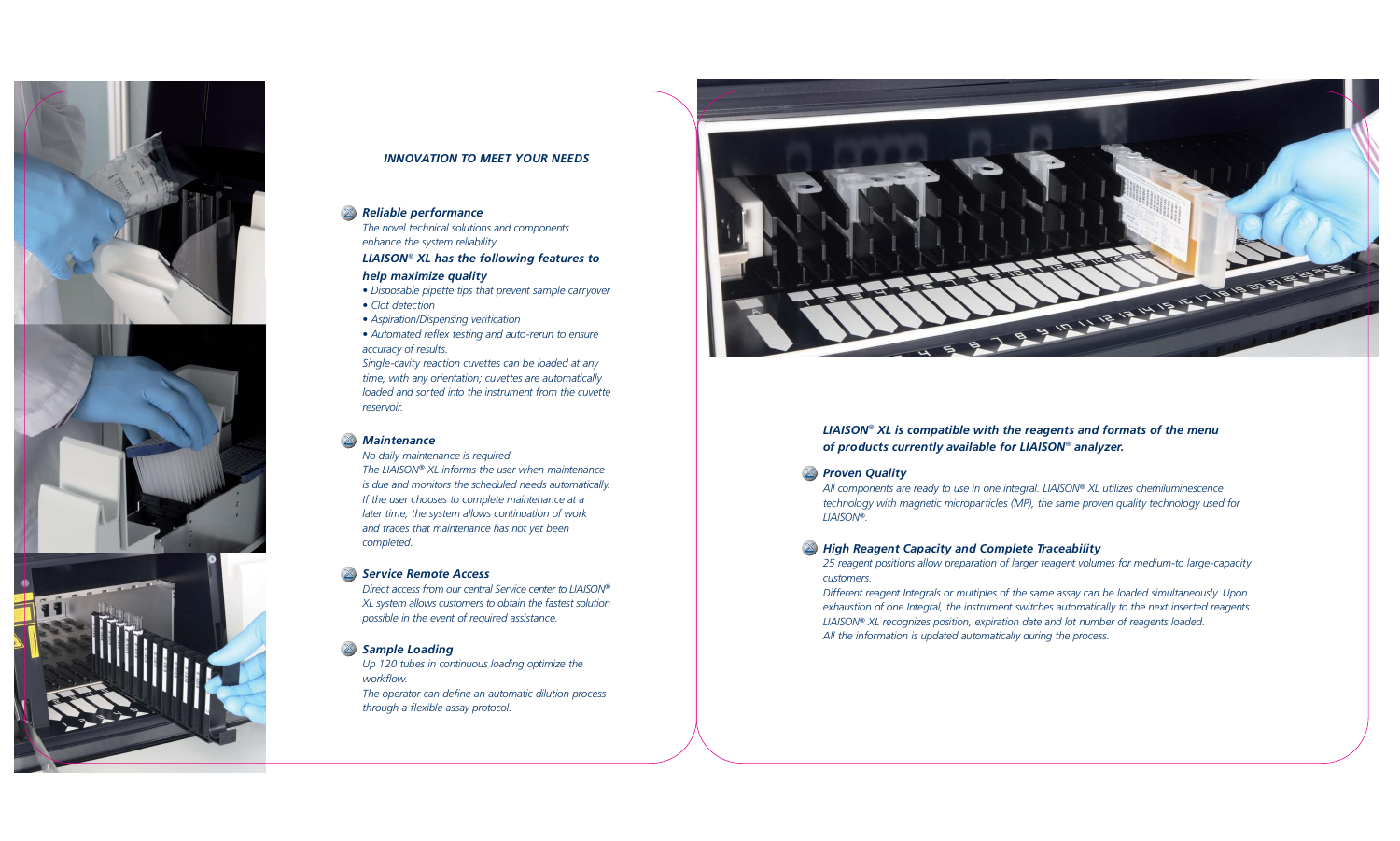| 2500 Disposable tips & cuvettes,<br>Second container allow an instrument autonomy of 15 min<br>2 x 10-L containers                                                                                                                                                                                                                                                        |
|---------------------------------------------------------------------------------------------------------------------------------------------------------------------------------------------------------------------------------------------------------------------------------------------------------------------------------------------------------------------------|
|                                                                                                                                                                                                                                                                                                                                                                           |
| Includes:<br>Sample racks/Reagent integrals/Ancillaries/Cuvettes/Disposable tips/Control<br>racks/Wash liquid/System liquid/Liquid waste/Solid waste/Starter reagents                                                                                                                                                                                                     |
|                                                                                                                                                                                                                                                                                                                                                                           |
| Microsoft <sup>®</sup> Windows®<br>17" diagonal LCD touch sensitive screen<br>· Quick access to all pages<br>• Critical events and actions recorded<br>· Software-quided and logged maintenance                                                                                                                                                                           |
|                                                                                                                                                                                                                                                                                                                                                                           |
| • Results available at all times<br>· Sort, search, filter (display customization available)<br>· Possibility of evaluation, validation and release of results prior<br>to printing or LIS reporting<br>Retest always available, even automated based on predefined rules<br>Results can be stored manually or automatically<br>Compliant with privacy/safety regulations |
| Long-term monitoring including L-J graphs covering<br>Westgard & RiliBÄK rules<br>Accessible at all times<br>Available to users                                                                                                                                                                                                                                           |
|                                                                                                                                                                                                                                                                                                                                                                           |
| $15-32$ °C<br>10%-85% RH non condensing<br>90-240v, 50-60 Hz<br>Height: 59 in or 150 cm<br>Width: 59 in or 150 cm                                                                                                                                                                                                                                                         |
|                                                                                                                                                                                                                                                                                                                                                                           |

#### *TECHNICAL SPECIFICATIONS* $\boxtimes$ **WASTE CAPACITY** *Solid waste* **OVERVIEW** *Liquid waste Random access or batch immunoassay system System description Throughput Up to 180 tests per hour* **CONTINUOUS OPERAT** *Time to first result 25 minutes Assays on board 25 Loading/unloading of items during system* **SAMPLES AND SAMPLE HANDLING** *operation 6-mm to 15-mm internal diameter. Up to 100-mm height Sample racks*  $\boxtimes$ **USER INTERFACE** *120 samples, 12-position sample racks in a 10-lane sample area Sample capacity Walk-away time Approximately 6 hours* **Operating system Mon** *Stat handling STAT may be assigned to any position in the sample area GUI Serum / plasma / urine / CSF Sample type • Pneumatic-based level sensor Sample integrity control • Aspirated/dispensed volume detection and flagging • Clot detection and flagging Absent due to the use of LIAISON® XL Disposable Tips Sample carryover* **RESULTS MANAGEMEI** *Viewing and editing* **BARCODES** *EAN / Code 128 / Code 39 / Cod-a-bar / Interleaved 2 of 5 Sample tubes (all reading types may be active simultaneously) Retest Control sera 2D barcodes recognized by hand-held scanner Back-up Privacy/safety* **REAGENTS AND REAGENT HANDLING QUALITY CONTROL**  $\mathbb{Z}$  $13^{\circ}C \pm 2^{\circ}C$ *Reagent cooling Reagent integrity control • Radio Frequency identification (RFID) Package • Automatic inventory tracking and updating to integral RFID tag • Tracking of calibration validity Access • Tracking of on-board stability Rule definitions 25-position cooled storage for reagent integrals + 4 position cooled Reagent capacity storage for reagent ancillaries* **ENVIRONMENTAL FEAT Operating temperature CONSUMABLE CAPACITY** *Operating humidity Electrical Cuvettes On board capacity: 1000 Dimensions (excludes Disposable Tips On board capacity: 576 and accessories) DI Water 10-L container + 2-L reservoir Wash Buffer 10-L container + 2-L reservoir Weight System cleaning solution 2-L container Noise*